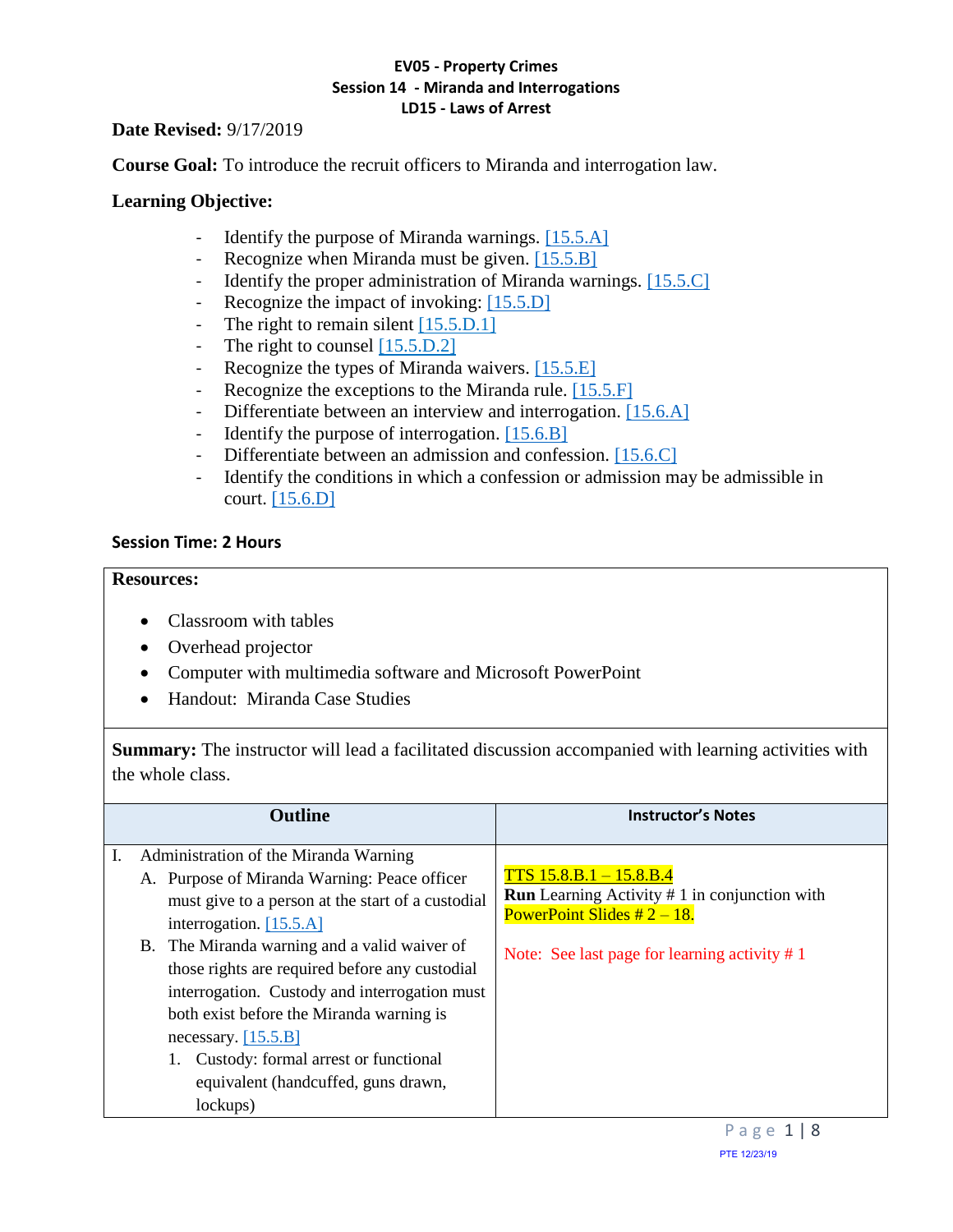# <span id="page-1-0"></span>**EV05 - Property Crimes Session 14 - Miranda and Interrogations**

|    |    | LD15 - Laws of Arrest                       |  |
|----|----|---------------------------------------------|--|
|    | 2. | Interrogation occurs when officer:          |  |
|    |    | Engages in direct / express<br>a.           |  |
|    |    | questioning of a person about a crime       |  |
|    |    | b. Uses words or conduct reasonably         |  |
|    |    | likely to elicit an incriminating           |  |
|    |    | response from a person                      |  |
|    |    | C. POST Miranda Warning: [15.5.C]           |  |
|    | 1. | You have the right to remain silent.        |  |
|    | 2. | Anything you say may be used against        |  |
|    |    | you in court.                               |  |
|    | 3. | You have the right to an attorney before    |  |
|    |    | and during questioning.                     |  |
|    | 4. | If you cannot afford an attorney, one will  |  |
|    |    | be appointed for you free of charge,        |  |
|    |    | before questioning, if you wish.            |  |
|    |    | D. LAPD Miranda Warning includes, "Do you   |  |
|    |    | understand?" at the end of each warning as  |  |
|    |    | well as, "Do you want to talk about what    |  |
|    |    | happened?" as the last question.            |  |
| Е. |    | Waiving or Invoking Miranda [15.5.D]        |  |
|    | 1. | If subject waives rights, law enforcement   |  |
|    |    | can continue with interrogation             |  |
|    | 2. | Three types of waivers $[15.5.E]$           |  |
|    |    | Expressed: Answers yes / no to<br>a.        |  |
|    |    | question about going further with           |  |
|    |    | interrogation                               |  |
|    |    | b. Implied: Acknowledges                    |  |
|    |    | understanding the advisements, and          |  |
|    |    | exhibits conduct indicating waiver of       |  |
|    |    | rights                                      |  |
|    |    | Conditional: Acknowledges<br>$\mathbf{c}$ . |  |
|    |    | understanding the advisements and is        |  |
|    |    | willing to go forward, but places a         |  |
|    |    | limitation / qualification on answering     |  |
|    |    | questions                                   |  |
|    | 3. | If the person invokes either the right to   |  |
|    |    | silence or the right to counsel, Miranda    |  |
|    |    | requires that all interrogation must cease. |  |
|    |    | [15.5.D.1] [15.5.D.2]                       |  |
|    | 4. | Miranda rights can only be invoked by the   |  |
|    |    | person, not by a third party, like an       |  |
|    |    | attorney or parent.                         |  |
| F. |    | Exception to Miranda: Public Safety or      |  |

<span id="page-1-3"></span><span id="page-1-2"></span><span id="page-1-1"></span>Emergency Rescue exception [\[15.5.F\]](#page-0-7)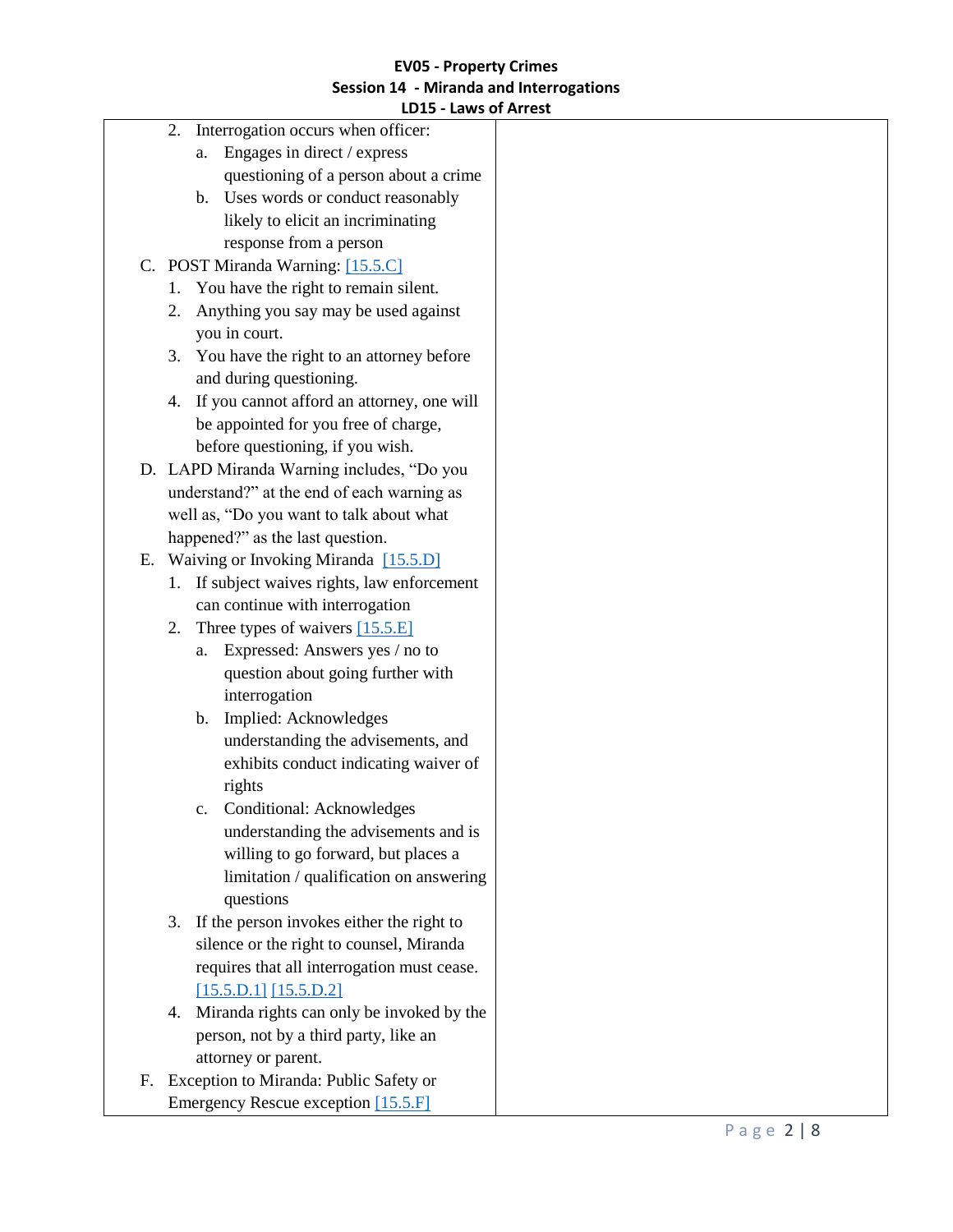<span id="page-2-2"></span><span id="page-2-1"></span><span id="page-2-0"></span>

|    | <b>LUTS - FOMS OF WILCSE</b>                             |  |
|----|----------------------------------------------------------|--|
| 1. | No Miranda warning is necessary, even                    |  |
|    | though a person is in custody, if the                    |  |
|    | officer who is about to ask incriminating                |  |
|    | questions (interrogate) is motivated by a                |  |
|    | concern for someone's safety.                            |  |
| 2. | The concern for safety can be for the                    |  |
|    | victim, the defendant, some third person,                |  |
|    | the public at large, or the officer's own                |  |
|    | safety. Courts view this exception rather                |  |
|    | narrowly.                                                |  |
|    |                                                          |  |
| П. | Crime Scene Interviews and Investigative                 |  |
|    | Interrogations                                           |  |
|    | A. Interviews vs Interrogations [15.6.A]                 |  |
|    | 1. Questioning                                           |  |
|    | Interviews are questioning non-<br>a.                    |  |
|    | suspects such as victims and                             |  |
|    | witnesses who typically cooperate.                       |  |
|    | Interrogations is questioning suspects<br>$\mathbf{b}$ . |  |
|    | who may be unwilling to provide                          |  |
|    | information and the questions or                         |  |
|    | conduct are likely to retrieve                           |  |
|    | incriminating responses                                  |  |
| 2. | Locations                                                |  |
|    | Interviews should take place at crime<br>a.              |  |
|    | scene                                                    |  |
|    | Interrogations more likely takes place<br>$\mathbf{b}$ . |  |
|    | as part of follow-up investigation.                      |  |
|    | B. Purposes of an Interrogation [15.6.B]                 |  |
| 1. | Obtaining an admission or confession                     |  |
|    | Identifying individuals involved in a                    |  |
|    | crime                                                    |  |
| 3. | Establishing a person's guilt                            |  |
| 4. | Corroborating the facts of a crime                       |  |
| 5. | Obtaining information that could lead to                 |  |
|    | the recovery of evidence or property                     |  |
|    | C. Difference between admission and confession           |  |
|    |                                                          |  |
|    | $[15.6,C]$                                               |  |
|    | 1. Confession involves acknowledging the                 |  |
|    | commission of all of the elements of a                   |  |
|    | crime.                                                   |  |
| 2. | Admission involves acknowledging                         |  |
|    | certain facts that tend to incriminate the               |  |
|    | individual, but fall short of a confession.              |  |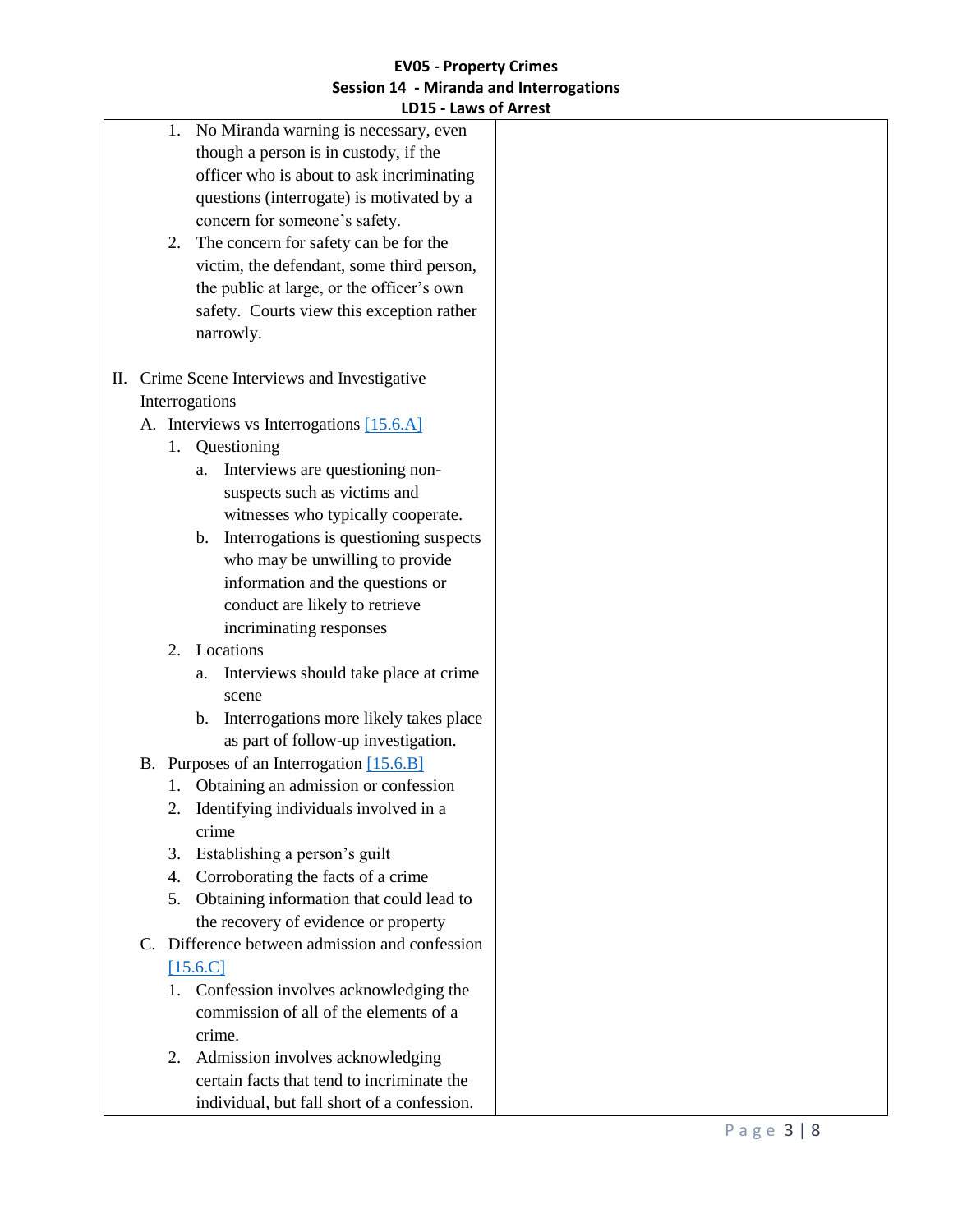<span id="page-3-0"></span>

|    |         | D. Statements can be inadmissible if below |                                                        |
|----|---------|--------------------------------------------|--------------------------------------------------------|
|    |         | Amendments were violated [15.6.D]          |                                                        |
| 1. | Fourth  |                                            |                                                        |
|    | a.      | Freedom from unreasonable searches         |                                                        |
|    |         | or seizures                                |                                                        |
|    | $b_{-}$ | Arrest and statement was the result of     |                                                        |
|    |         | an illegal search and seizure, such as     |                                                        |
|    |         | an improper entry, unreasonable            |                                                        |
|    |         | detention, etc                             |                                                        |
| 2. | Fifth   |                                            |                                                        |
|    | a.      | Freedom from self-incrimination            |                                                        |
|    | b.      | Statements received during                 |                                                        |
|    |         | interrogation were result of Miranda       |                                                        |
|    |         | violation                                  |                                                        |
| 3. | Sixth   |                                            |                                                        |
|    | a.      | Right to counsel                           |                                                        |
|    | b.      | Statements obtained in violation of        |                                                        |
|    |         | defendant's right to counsel, such as      |                                                        |
|    |         | getting statements after defendant /       |                                                        |
|    |         | suspect requested counsel or already       |                                                        |
|    |         | is represented                             |                                                        |
| 4. |         | Fourteenth                                 |                                                        |
|    | a.      | Right to due process and equal             |                                                        |
|    |         | protection of the law                      |                                                        |
|    |         | b. Statements involuntarily obtained /     |                                                        |
|    |         | coerced by                                 |                                                        |
|    |         | Physical force or threats<br>1)            |                                                        |
|    |         | (expressed or implied)                     |                                                        |
|    |         | 2) Expressed or implied promises of        |                                                        |
|    |         | leniency                                   |                                                        |
|    |         | 3) Overbearing psychological               |                                                        |
|    |         | pressure                                   |                                                        |
|    |         |                                            |                                                        |
|    |         |                                            |                                                        |
|    |         |                                            | $TTS$ 15.8.B.1 - 15.8.B.4                              |
|    |         |                                            | <b>Run</b> Learning Activity $# 2$ in conjunction with |
|    |         |                                            | Miranda Case Study handouts                            |
|    |         |                                            |                                                        |
|    |         |                                            | Note: See last page for learning activity $# 2$        |
|    |         |                                            |                                                        |
|    |         |                                            |                                                        |
|    |         |                                            |                                                        |
|    |         |                                            |                                                        |

Π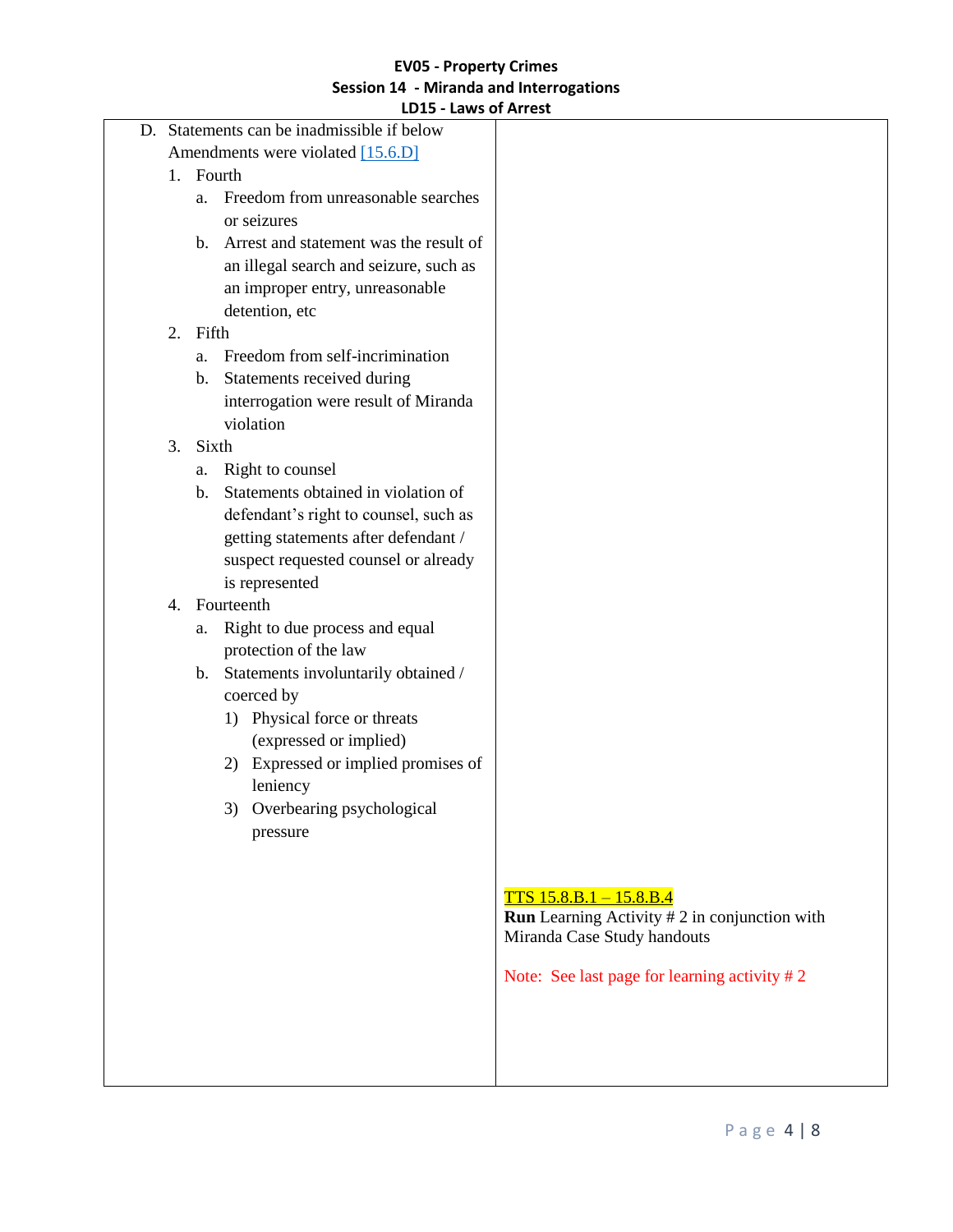# **EV05 - Property Crimes Session 14 - Miranda and Interrogations LD15 - Laws of Arrest Learning Activity # 1**

**Purpose:** To introduce the recruits to laws and concepts related to the Miranda Admonition and interrogations.

# **Description:**

- 1. **Ask**: Is physical evidence and eyewitness testimony sufficient to prove cases? (PowerPoint Slide # 2)
	- a. Convictions have been obtained from just physical evidence  $\&$  eyewitness testimony is also very valuable
	- b. Explain that a conviction drops by 30% without a confession (PPS 3)
	- c. Explain that the US Supreme Court noted superior evidentiary (PPS 4) value of confessions in a criminal case (first class proof)
- 2. **Ask**: All I need to know is Miranda? (PowerPoint Slide # 5)
	- a. **Ask**: In terms of obtaining statements, do all I need to know is Miranda?
	- b. **Explain** that admissibility of a confession is examined by four separate tests.
	- c. **Conduct** a facilitated discussion and have the class determine how each of these amendment affects the admissibility of a confession.
		- i. 4th Amendment: A confession is inadmissible if it is the "fruit" of an unreasonable search or seizure, such as an arrest without PC.
		- ii. 5th Amendment: The Miranda rule protects the trial privilege against compelled self-incrimination.
		- iii. 6th Amendment: A confession may be inadmissible if it was deliberately elicited by government agents after the defendant's constitutional right to counsel had attached and been asserted.
		- iv. 14th Amendment: An "involuntary" confession that was coerced by official pressure is inadmissible under the due process clause.
- 3. Provide the class with a brief historical account of the Miranda case: (PPS 6 8)

*On March 3, 1963, an 18 year-old girl was kidnapped and forcibly raped in Phoenix, AZ. Ten days later, a suspect, later identified as Ernesto Miranda was arrested for the crime. Miranda was 23 years old, indigent, mentally ill and had the equivalent of a 9th grade education. Miranda was positively identified in a lineup by the victim. When Miranda was interrogated, he initially denied involvement, but after two hours gave both an oral and written confession regarding the crime. Miranda was not given any warnings prior to interrogation, even though there was case law regarding the admonition of individuals prior to custodial interrogation.*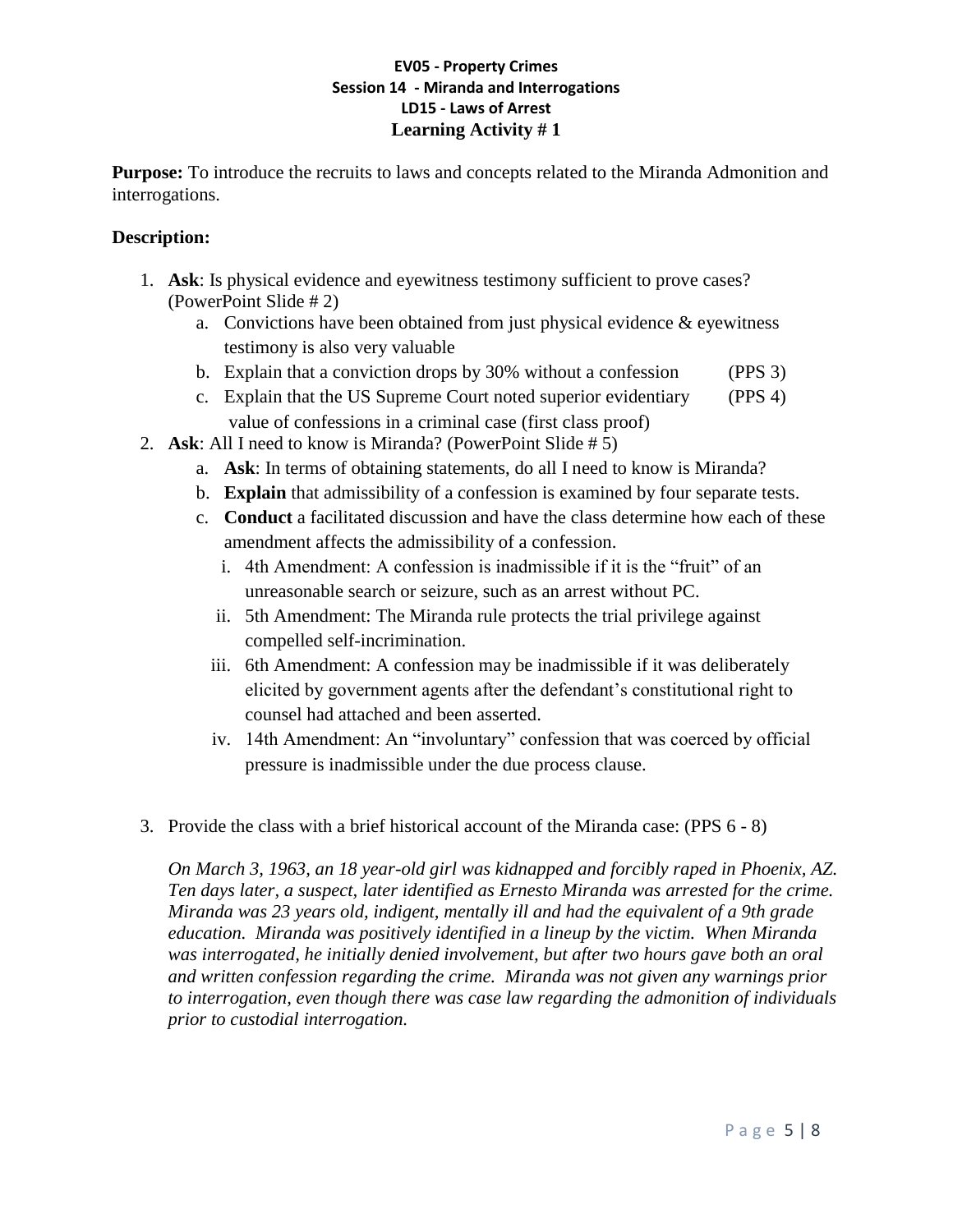*Miranda was convicted and the case was appealed to the US Supreme Court. The US Supreme Court set aside Miranda's conviction and established the Miranda Warnings that mandated Government to advise individuals of certain rights prior to custodial interrogation. Miranda was tried again, without the confession, and was convicted and sentenced to 20-30 years in prison.*

*In 1975, Miranda was paroled where he sold autographed copies of Miranda Rights cards for \$1.50. On January 31, 1976, Miranda was involved in fight where he sustained a fatal knife wound.*

- 4. Divide the class into their learning groups of 6-8 recruits
- 5. Utilizing the incident involving Ernesto Miranda, determine an investigative response if the officers want to question the suspect regarding the crime
- 6. Provide each learning team at least one of the below listed topics
- 7. Allow the learning teams to discuss their topic, develop examples and develop a presentation to the class
- 8. Have the learning teams present their topics and conduct an instructor led discussion and ensure to cover the following:

| a.             | Purpose of Miranda warning                                | [15.5.A]  |  |
|----------------|-----------------------------------------------------------|-----------|--|
| b.             | When Miranda warning is required                          | [15.5.B]  |  |
|                | c. Proper administration of Miranda warning               |           |  |
|                | <b>Elements of Miranda</b><br>1.                          |           |  |
|                | ii. The Miranda Process                                   |           |  |
|                | iii. Waivers                                              |           |  |
|                | d. Types of Miranda waivers                               | [15.5, E] |  |
| e.             | Invoking Miranda rights                                   | [15.5.D]  |  |
| f.             | Miranda exceptions (Public safety / Emergency Rescue)     | [15.5.F]  |  |
| $\mathbf{g}$ . | Interview                                                 | [15.6.A]  |  |
|                | h. Interrogation and Purpose of an interrogation          | [15.6.B]  |  |
| $\mathbf{1}$ . | Admission vs. confession                                  | [15.6.C]  |  |
| $\mathbf{1}$ . | Admissibility of an admission or confession               | [15.6.D]  |  |
|                | k. Subterfuge: deceit used in order to achieve one's goal |           |  |

- 9. **Point Out** that patrol officers will generally Mirandize and attempt to obtain statements from their arrestees, with the exceptions of:
	- a. Murder
	- b. Some sexual assaults
	- c. Serious ADWs
	- d. Serial 211s & 459s
	- e. If officers are unsure whether to obtain a statement or not, consult a detective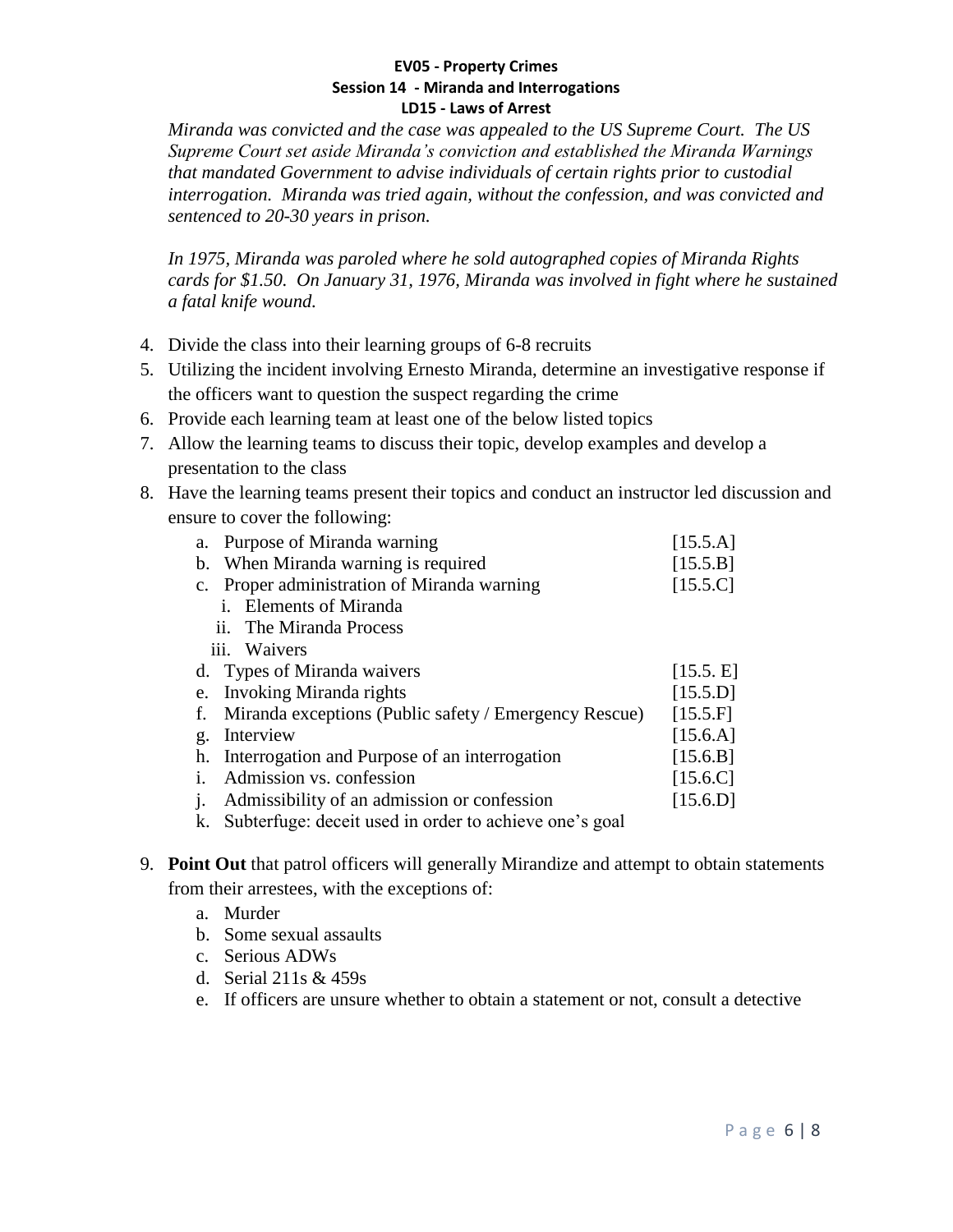- 10. **Explain** the best methods of documenting statements:
	- a. Video
	- b. Audio
	- c. Statement written & signed in arrestee's handwriting
	- d. Statement written in officer's handwriting & signed by arrestee

#### **Resources needed:**

- Classroom
- Projector
- Computer with multimedia software

# **Handouts:**

• None

**Time required:** 1.0 Hour